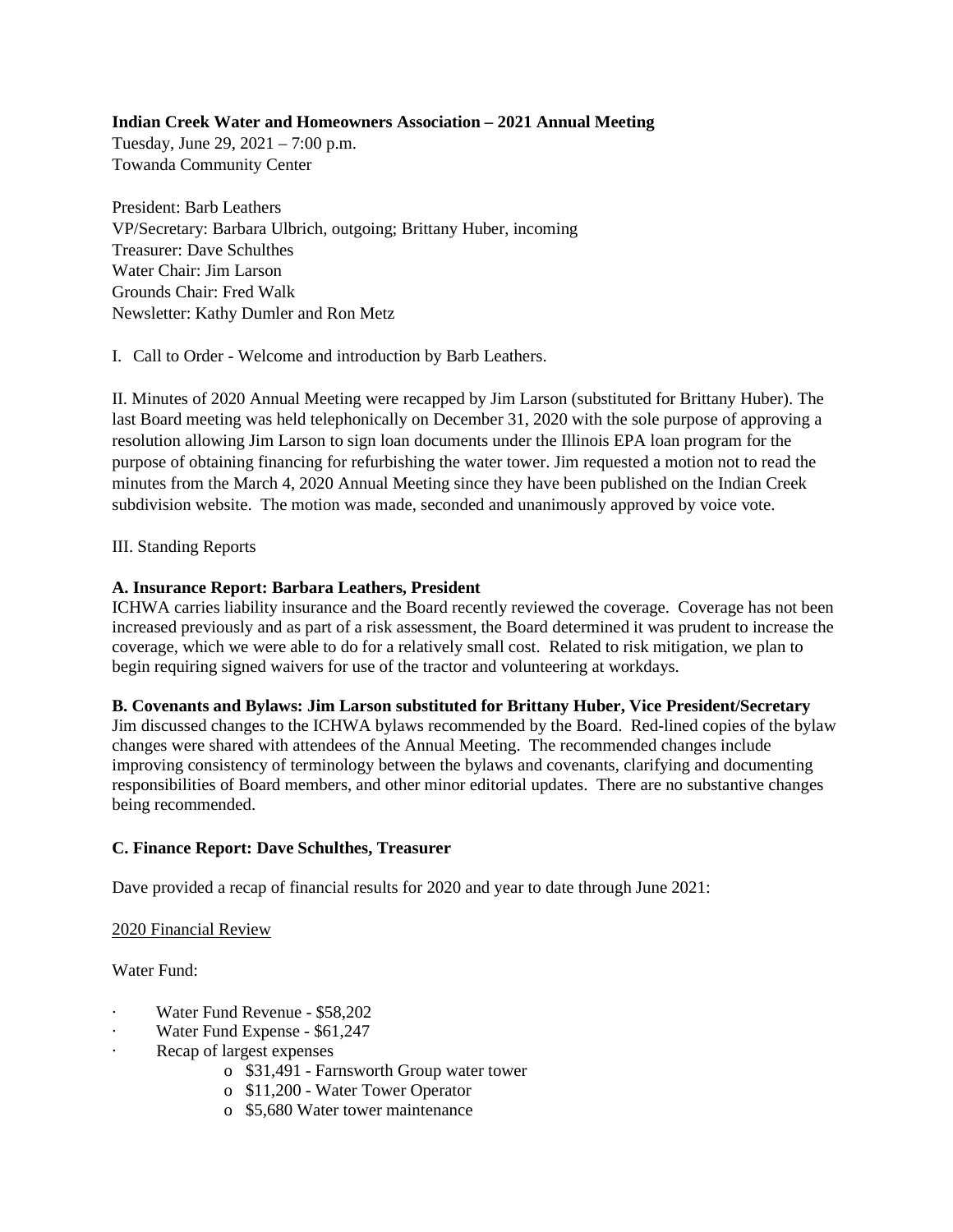- · Water fund Net Income (\$3,045)
- · Water Fund ending Net Worth \$160,936
- Invested in CD's at average rate of  $0.8\%$

#### Annual Fund:

- · Homeowners Association Revenue \$6,135
- · Homeowners Association Expense \$5,744
	- o Largest expense, Mowing \$2,340
- · Homeowners Association Net Income and ending Net Worth \$391

### 2021 Financial Review through June

### Water Fund:

- Water Fund Revenue \$37,726
- Water Fund Expense \$32,944
- Recap of largest expenses
	- o Farnsworth Group water tower \$18,990
	- o Water operator \$4,800
	- o Water tower maintenance \$2,411
- Water fund Net Income \$4,782
- · Water Fund Net Worth at June, 2021 \$165,718
- · Invested in CD's at average rate of 0.65%

# Annual Fund:

- · Homeowners Association Revenue \$4,675
- · Homeowners Association Expense \$6,323
- . Recap of largest expenses
	- o Mowing \$2,925 (we pay for the entire year in the spring to gain a discount)
	- o Utility Locates \$1,281
- · Homeowners Association ytd Net Income (loss) (\$1,647)
- . Homeowners Association ending Net Worth (\$1,257)

Dave also discussed the reason the Board of Directors is presenting a resolution to increase the annual fund (grounds fund) quarterly assessment from \$25 to \$35 effective October 1, 2021. The primary reason is a significant increase in fees charged by USIC utility locating services. ICHWA is required to pay utility locates resulting from JULIE locating requests. USIC is the company we have contracted with to perform the utility locates. The fund lacks revenues to meet the increased utility locating service expenses and other ongoing common ground expenses.

# **D. Water Report: Jim Larson, Water Chairperson**

Jim provided a recap of the water tower refurbishing project. The Farnsworth Group (ICHWA's engineering firm) completed an engineering review of our water tower in the fall of 2019. Their analysis concluded that the exterior of the water tower needs to have the previously applied four layers of paint removed and then be repainted. The interior of the water tower also needs to be refurbished along with miscellaneous other maintenance items completed. The estimated cost of this work was \$300,000. Refer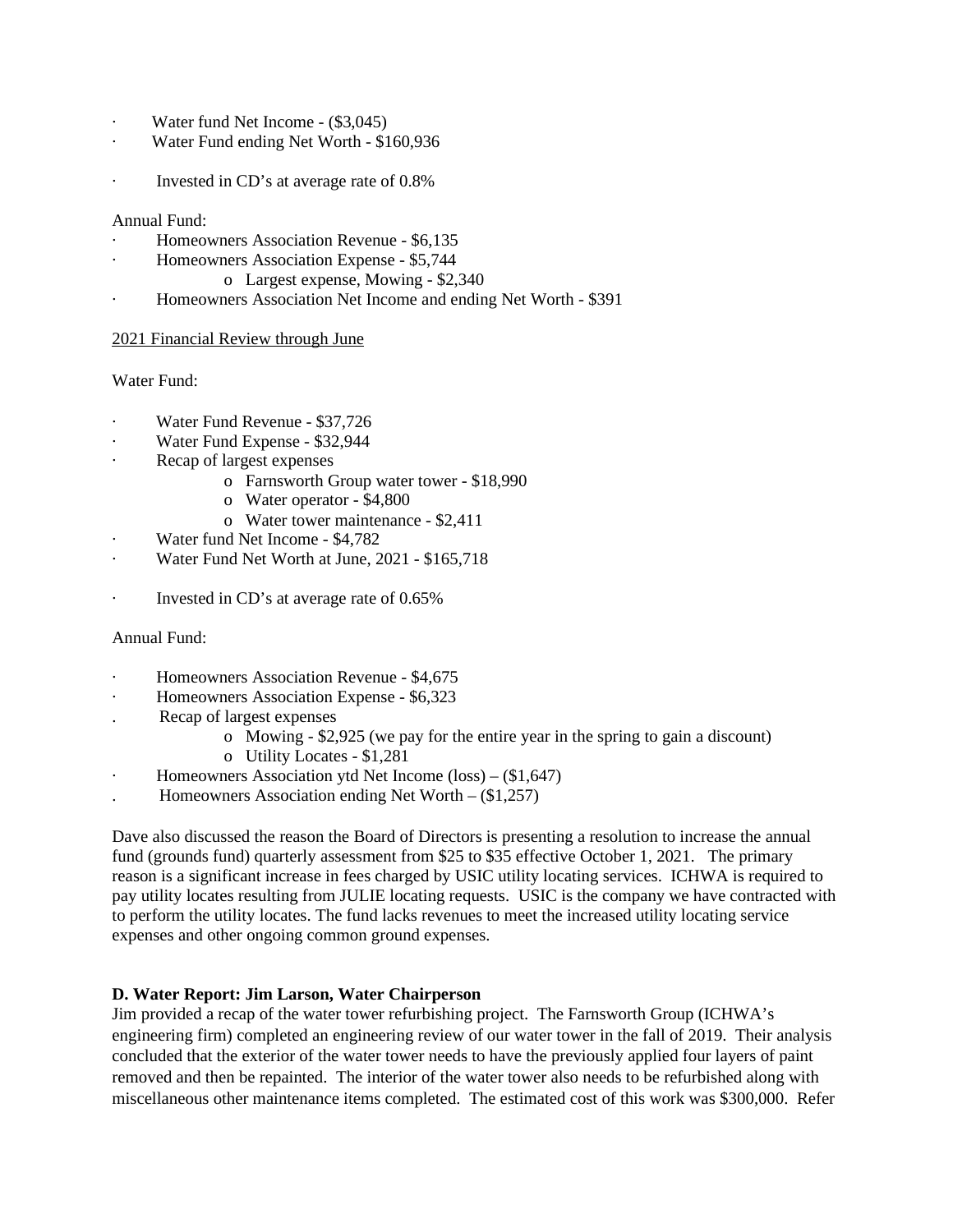to the minutes of the March 2020 Annual Homeowners meeting published on the Indian Creek subdivision website for additional details.

Since ICHWA does not have sufficient funds to complete the rehabilitation work, the Board investigated several potential financing options. A number of financial institutions were contacted, however, each institution declined to consider providing financing because ICHWA does not have acceptable collateral. Two governmental programs were investigated with the assistance of the Farnsworth Group; a federal program under the USDA and a state sponsored program under the Illinois EPA. Applying for a loan through the Illinois EPA was determined to be the most advantageous way to seek financing.

In March 2021, the Farnsworth Group filed a water tower refurbishing project plan on behalf of ICHWA with the Illinois EPA seeking financing. This was a very involved process requiring a considerable amount of engineering, financial and other regulatorily required information. The Illinois EPA has approved our project plan subject to further legal and financial reviews. Due to the Illinois EPA loan program funding cycle, it will likely be late 2021 before we find out if we are approved for financing for our planned 2022 water tower refurbishing. Loan rates are anticipated to be below 2% and the loan term can be up to 20 years. The Illinois EPA project manager assigned to assist in the application process has indicated optimism that funds will be available to ICHWA.

There were questions and a discussion about engineering expenses incurred to develop the project plan for the Illinois EPA. The majority of these expenses would have been required as part of the bid development process even if a loan was not required. There were also questions and a discussion about alternatives for funding if a loan is not available from the Illinois EPA. We may consider filing under the USDA program; however, this program is considerably more complicated and may not be feasible. A special assessment is another alternative.

Jim discussed continued efforts to determine if building a separate structure to handle chemical processing currently done in the water tower base is feasible. A building plan has been developed by the Farnsworth Group; however, county building code requirements have pushed the estimated price to over \$100,000, which the Board does not feel is economically feasible. We are attempting to determine if a less complex building plan would be accepted or how we can continue keeping the chemical processing within the tower, but reduce the resulting corrosion problems.

# Illinois EPA backup water source regulation changes:

Jim discussed a notification received from the Illinois EPA in June 2020 regarding backup water sources for entities regulated by the EPA. The regulation places entities such as ICHWA without a secondary well to act as a backup water supply on their "Critical Review" list. The only restriction this regulation places on our water system is we cannot expand our system without first developing a backup water source. Since we have no plans to expand our water system, this does not result any current impact to our water system.

Jim recapped past discussions going back decades about drilling a second well. The Farnsworth Group has recommended drilling a second well for many years. Though there are no identified problems currently with our well and the water source is strong, having a backup is desirable. This was discussed at our March 2020 Annual Homeowners meeting and is documented in those minutes. In 2019 the Farnsworth Group estimated the cost of drilling a second well would be \$185,000.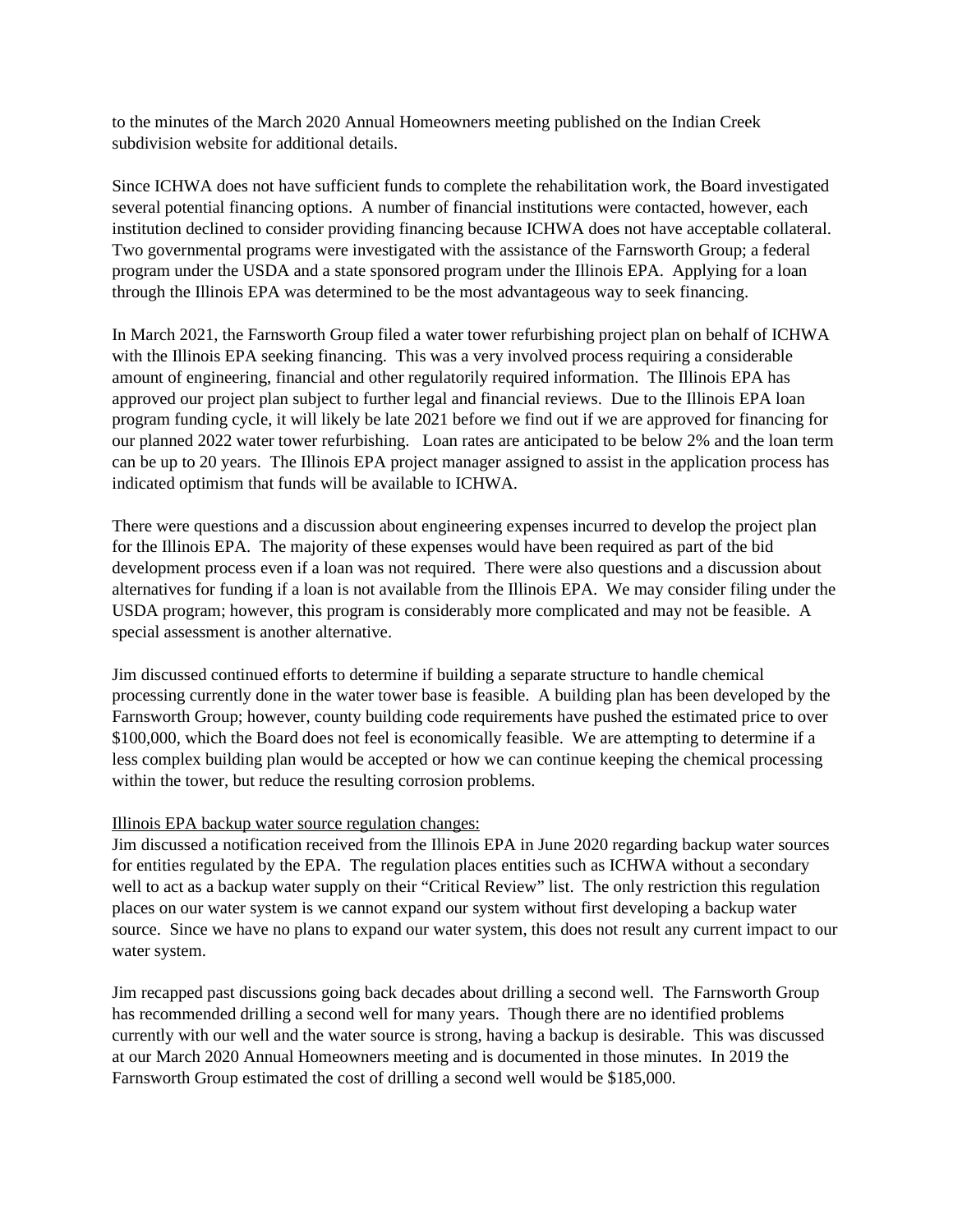Responding to questions and further discussion, Jim said as was discussed at the last homeowners meeting, once we are able to determine the cost and financing for the water tower refurbishing project the Board will develop a plan to address the need for a secondary well.

# Importance of calling JULIE before digging and immediately reporting to a Board member, JULIE and the locating service (USIC) if any utilities are damaged:

Jim reminded residents about the importance of calling JULIE before any digging takes place and that contact and other information is contained in the Indian Creek subdivision website in the Information/Water section. Jim also stressed the importance of notifying a Board member, JULIE and the locating service (USIC) if any utilities are damaged following the marking of utilities. The contract between ICHWA and USIC does not provide for any liability on the behalf of USIC if utilities are damaged. If we notify USIC within 24 hours of damage being done to utilities which have been marked, USIC will investigate the damage to determine if the diggers were liable.

# **E. Grounds Report: Fred Walk, Grounds Chairperson**

Fred recapped Indian Creek has 54.3 acres that are maintained by volunteers expending much time and effort throughout the year. Fred announced our Spring Workday was April 22nd - 20 residents worked many hours to remove the invasive honeysuckle species. The chemical Tordon was applied after cutting the bush to prevent the plant from growing back. A tremendous amount of honeysuckle was removed through the efforts of all the volunteers.

Trail Restoration - The January ice storm and the June flood caused much damage to the trails. Many large trees and branches had fallen across the trails and were removed and washed-out areas were filled in with dirt. Wood chips that were donated by local tree services were spread over large sections of the trails.

Brush Pile - The brush pile is for tree branches and not large logs. Do not bring grass clippings, leaves and other lawn waste to the pile. When bringing brush throw it up on the pile. Leaves and grass clipping can be spread out into wooded areas. Do not dump leaves and grasses on the trails.

Recycling Update - Our recycled items are picked up by Henson Disposal are taken to Midwest Fiber Recycling Center located in west Normal. Acceptable and unacceptable items were shown and discussed. Residents were encouraged to be responsible in their recycling practices and were informed that if they are unsure if an item is to be recycled it is best to **not** place it in the recycle bin. Additional information about acceptable and unacceptable recycled items will be placed in upcoming newsletters.

Tractor Update - Our tractor is a 1983 Ford 2910 loader that is in good working condition. The power steering fluid is leaking and will need to be repaired. Resident volunteers spend much time and effort to maintain the tractor and keep it running well. The tractor is designed for light duty use only. If using the tractor, please pay Fred Walk \$5 for diesel fuel for every half hour of usage.

Neighborhood Lighting - Several homeowners have contacted the Board expressing concern about neighbors having outside garage and other lights that shine onto their property and into their homes. Please be considerate of your neighbors when using outside lights. Neighbors with security concerns could consider using motion sensors to trigger lights to come on during the night.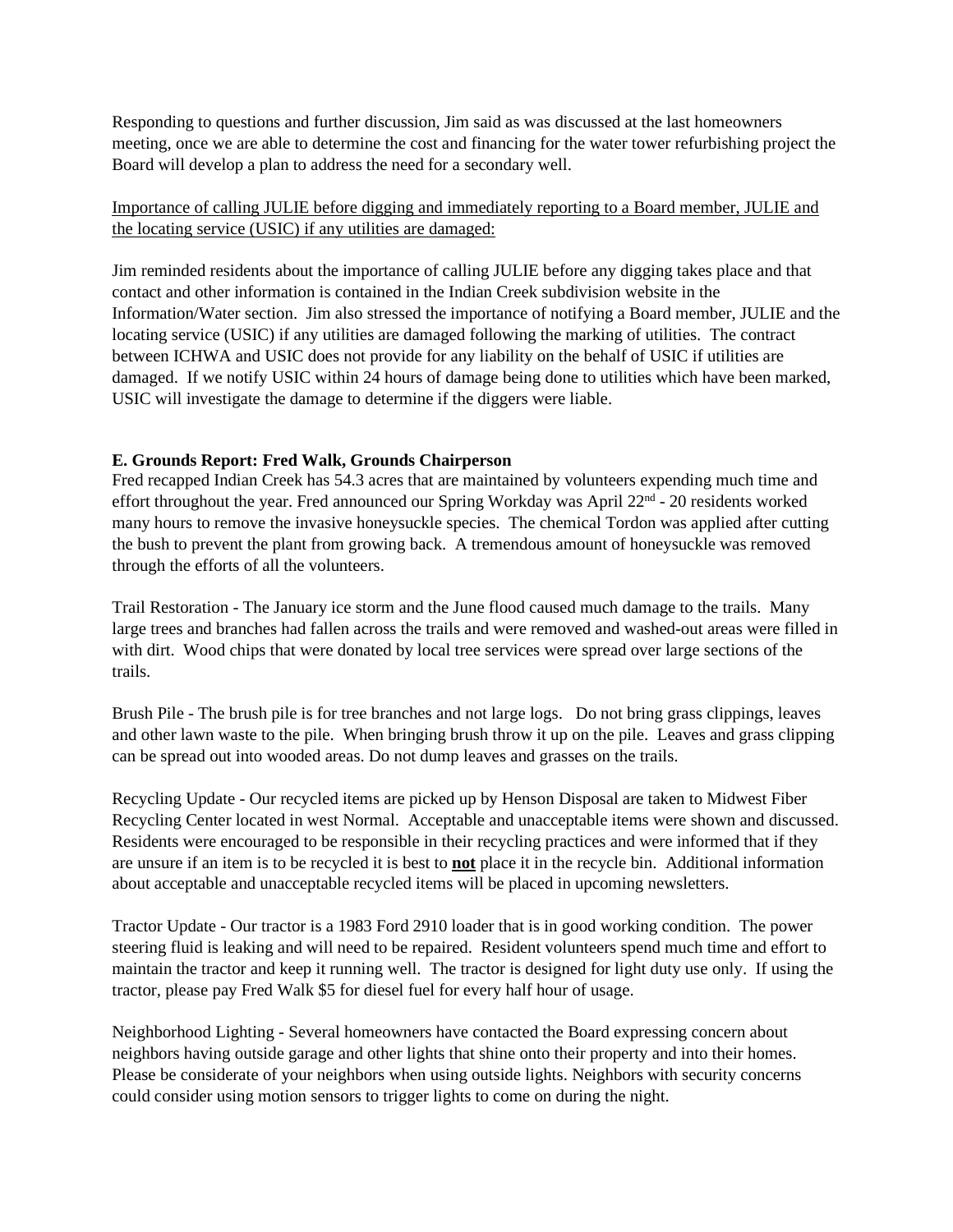Roaming Cats - There are numerous cats roaming around the subdivision. Unfortunately, these cats catch and kill birds, turkey chicks, and other wildlife. Please don't feed the cats and let them run loose around the neighborhood. McLean County Animal Control will take stray cats (and dogs) and place them for adoption. They will not be euthanized unless they suffer from serious injuries or have a serious illness. Animal Control can be contacted at 309-888-5060.

# **F. Newsletter Report: Kathy Dumler, Ron Metz, Co-Editors**

The newsletters prior to 2004 are paper copies only and will be scanned and placed on the website in an electronic format along with the other newsletters. The annual meeting minutes prior to 2004 will also be scanned and cataloged on the website.

- IV. Action Items (exhibits for a, c and d are attached)
	- a. Revision of Bylaws passed by unanimous vote of the Board members after opening for discussion with meeting attendees.
	- b. Voice Vote Election of Vice President/Secretary passed by unanimous voice vote by the Board and meeting attendees.
	- c. Resolution to Increase the Annual Fund Assessment from \$25 to \$35 per quarter effective October 1, 2021 – passed by unanimous vote of the Board after opening for discussion with meeting attendees.
	- d. Resolution to Authorize Incurring Debt to Maintain and Refurbish the Water Tower passed by unanimous vote of the Board after opening for discussion with meeting attendees.
- V. Adjournment a motion to adjourn was presented, seconded and unanimously approved.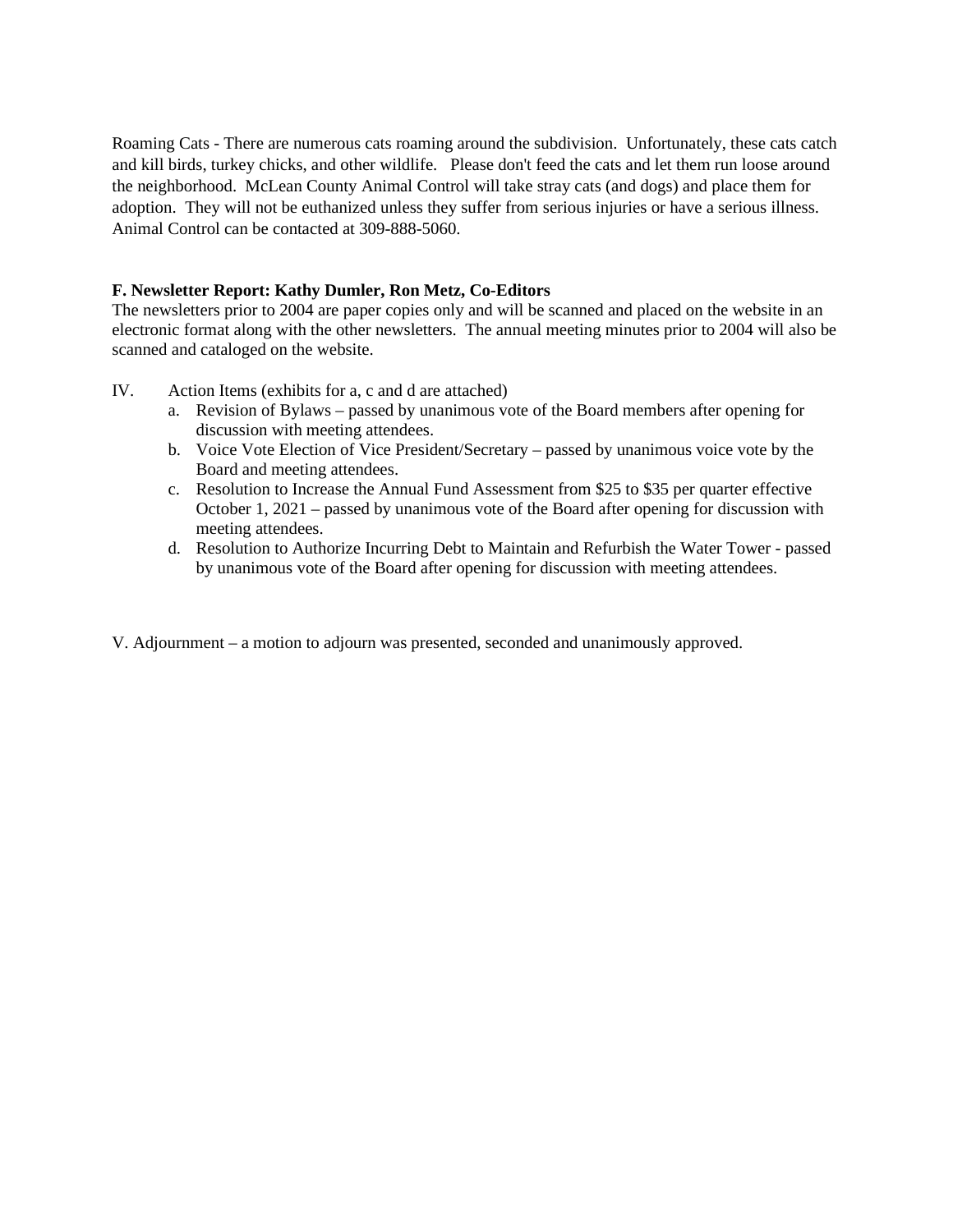#### Indian Creek Bylaws – proposed revisions

### Adopted March 15,1990 June 29, 2021

### **Purpose of the Association:**

- 1. Insure Ensure proper maintenance of the water system and the quality of water delivered to the homeowners.
- 2. To efficiently manage and account for the collection of homeowner fees annual assessments and water bills, and the payments to all vendors and investment/bank accounts.
- 3. To preserve the natural woodlands and wildlife, and make the common areas accessible to all Association members for recreation.

### **Association Membership and Voting:**

- 1. Owners of all lots, improved or unimproved, are members upon transfer of title.
- 2. Each homeowner may have one vote, in accordance with Covenant provisions.
- 3. Ten members will constitute a quorum.
- 4. An annual meeting will be held each March year for the election of new officers and to present the Association's current financial status.
- 5. Board meetings will be held quarterly, or as needed. All interested members are invited to attend/.

### **Officers:**

- 1. Officers will serve three year terms, elected on staggered years so as to elect no more than two in any given year.
- 2. As only homeowners may vote, board members must be homeowners. If board member moves from the subdivision, they must give up their post.
- 3. In cases of vacancies, the remaining board will appoint a replacement to fill out the unexpired term.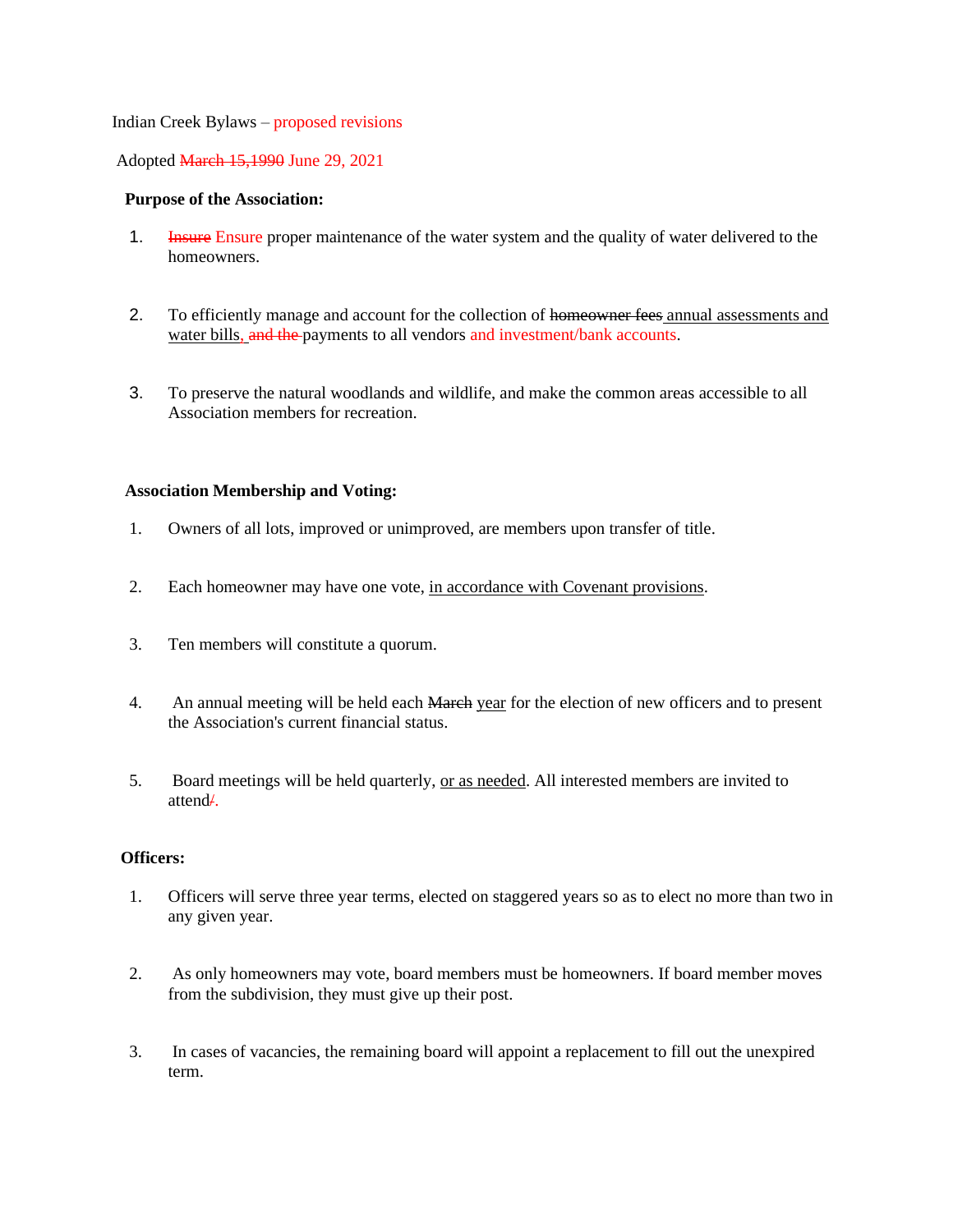- 4. Board members may succeed themselves if they wish to continue to serve and are successfully re-elected.
- 5. An existing board member may seek a different office if he wishes. If that member is elected to the new post, the board will appoint another homeowner to fill the vacancy created.

### **Duties of the officers:**

# **Board President:**

- Represent Indian Creek to various outside groups, i.e., state, county, township, developers, and future homeowners and their builders. Organize and conduct quarterly board and Association meetings.
- Be accountable to all members for the board's activities, decisions, and expenditures.
- Coordinate activities of other board members

### **Vice President/Secretary**.

- Maintain minutes of all board meetings.
- Distribute meeting minutes and other necessary information to all Association members.
- Organize development social events as needed.
- Conduct board and annual meetings in the absence of the president.

# **Water Chairman**

- Have a good working knowledge of the entire water system, including tap-ons and delivery capacity.
- Have a good working knowledge of applicable EPA and clean water regulations, and cooperate with necessary federal, state, and local water organizations.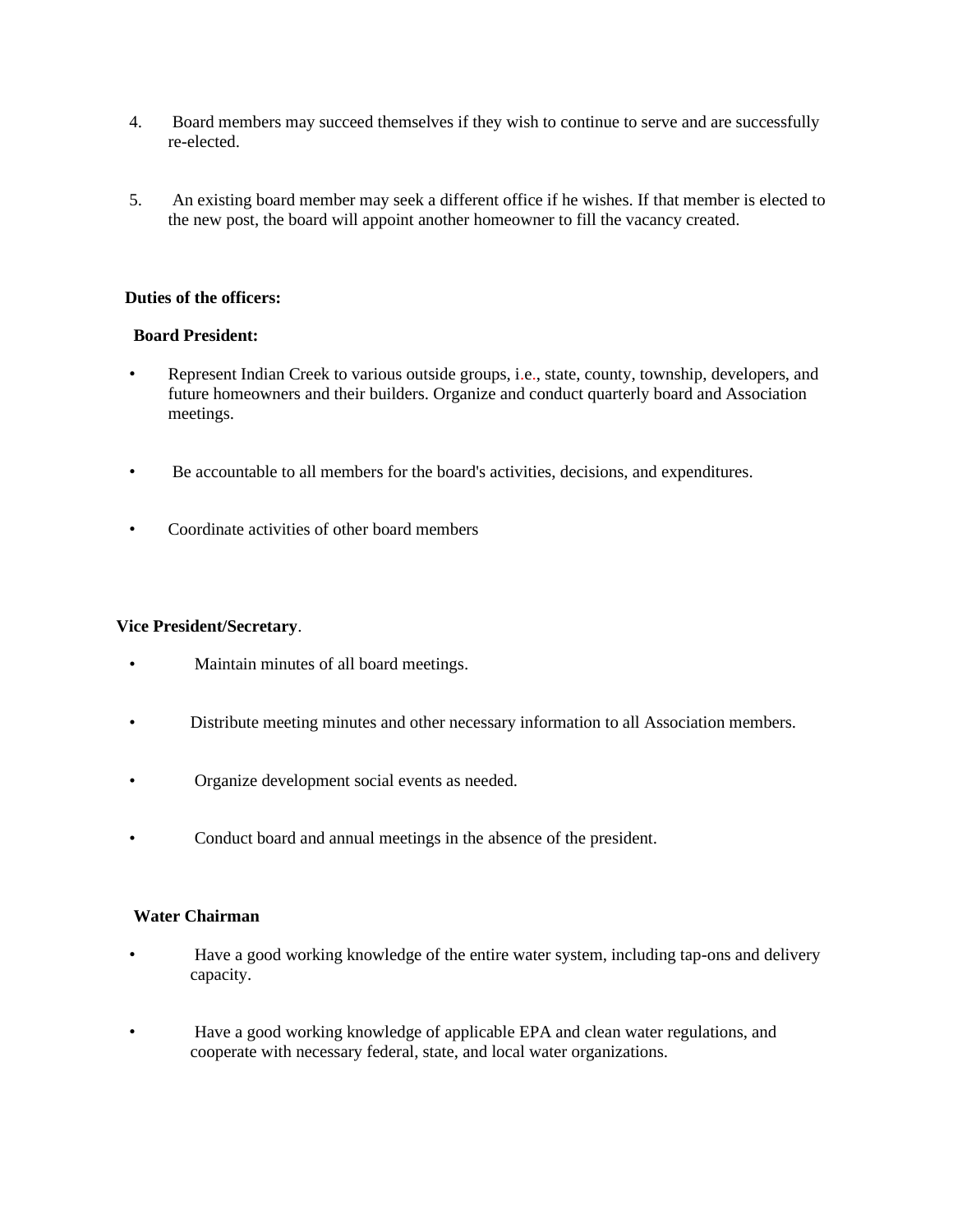- Work closely with ICHWA's licensed water operator and engineering firm contracted maintenance vendor to insure ensure continued proper and safe water system operation and compliance with EPA and other governmental regulations.
- Coordinate an inspection of the water tower by ICHWA's engineering firm at least every five years. This is a requirement from an EPA audit performed in 2019/2020.
- Investigate homeowner water problems in a timely manner.

# **Homeowner Chairman (Grounds Chairman):**

- Be responsible for coordinating the maintenance and development of the 50 acres of common area.
- Review new home plans to insure ensure they meet the Covenants and county code minimums.
- Have a good working knowledge of local, county, and state regulations pertaining to rural subdivisions' building and septic permits, set backs, ditch requirements, road maintenance, mail delivery, police and fire protection, etc.

# • **Treasurer:**

- **Prepare and mail Preparation and mailing of quarterly homeowner water and annual** assessment billings and annual lot owner Association billings.
- Payment of all approved invoices in a timely manner.
- Maintain Maintenance records of all accounts payable records and homeowner receipts documentation.
- Submit records for, and assist in, Assist and provide records for the completion of an annual audit.
- **Prepare and submit Preparation and submission of all tax forms necessary.**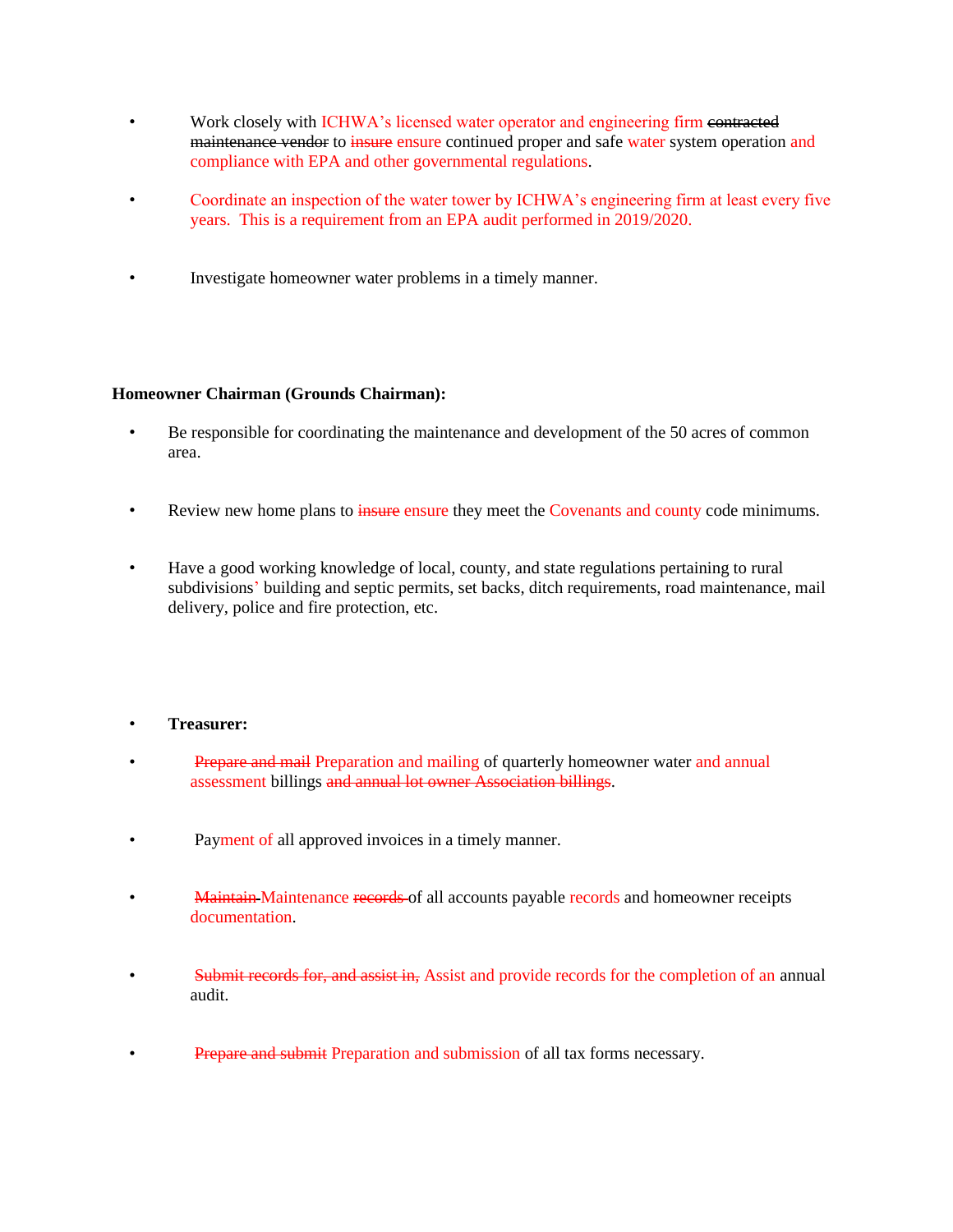• Prepare a Preparation of a complete annual summary of expenses and income for presentation at each annual meeting.

# **Fees:**

- A Tap-on fee will be assessed the owner(s) of each new home in the amount of \$250. 2. Monthly water and homeowner fees will commence during the first month of occupancy.
- A yearly homeowners fee of \$40 will be charged owners of unimproved lots. *Do we have any unimproved lots we are charging \$40/year?*
- Monthly charges Annual assessments and water bills may be adjusted by the board as necessary, with at least a 30 day notification to all homeowners in compliance with the Covenants.
- Collected funds will be used for typical maintenance, repair, and improvements to the water system and common areas, and other expenses as needed in accordance with Covenant provisions.
- Special assessments or major expenditures issues will be presented to the Association for majority vote, in accordance with Covenant provisions.
- Any unpaid balance of 90 days will be subject to  $\frac{11}{2}$  9% interest penalty per month and a lien may be filed against the property if necessary.

# **Water system:**

- It has been certified that oOur present water system meets the minimum codes as established by the State of Illinois.
- The water system is to be maintained by a licensed **contractor** water operator, with regular inspection by the state EPA according to their regulations.
- Damage to the water mains during construction or leaks detected after the tap-on is completed, must be repaired at the homeowner's expense.

Bylaws will be in force when ratified by a majority of members present at the annual meeting. Amendments to the bylaws may be introduced and voted on only during annual meetings or special sessions that may be called for such purposes.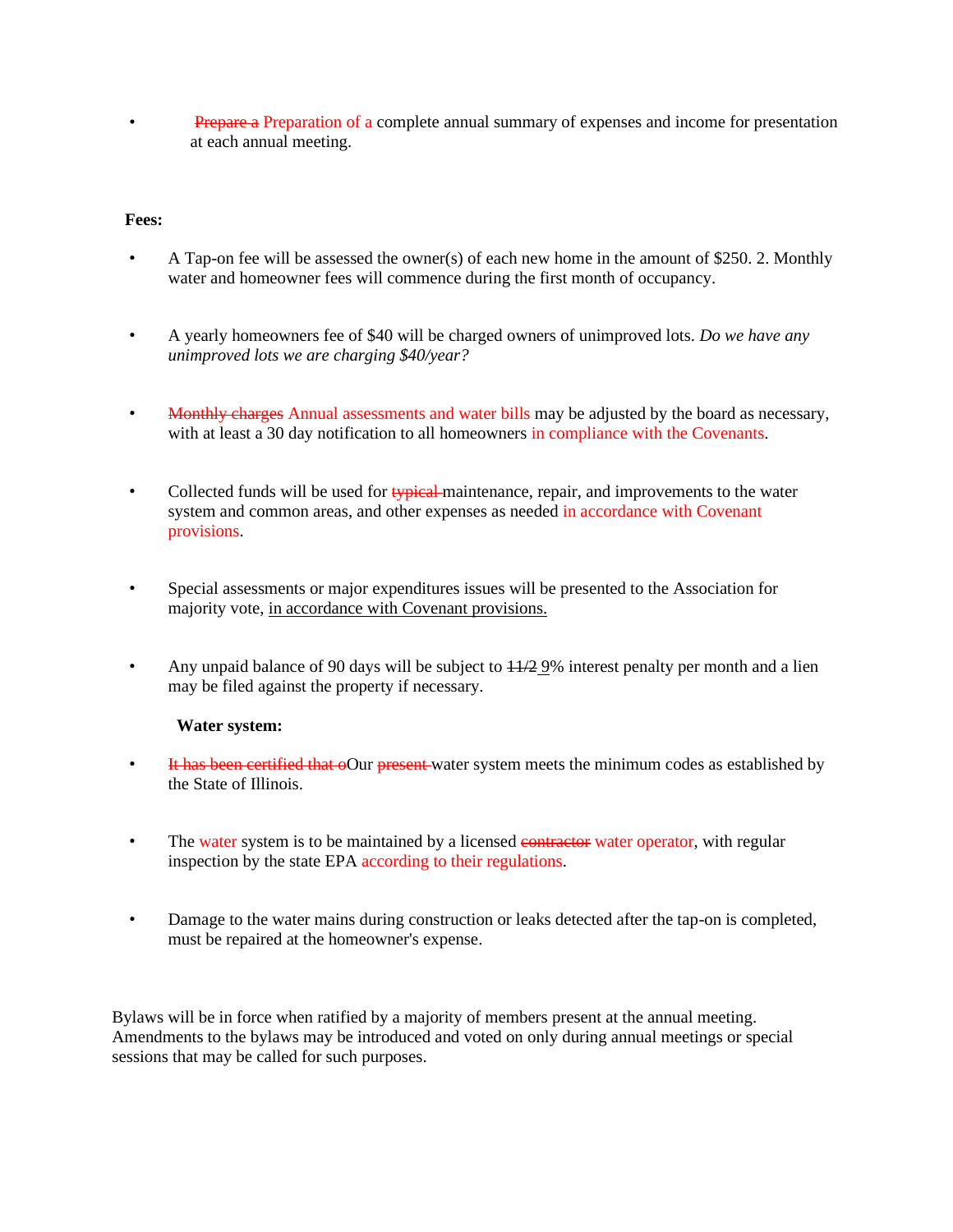ICHWA Resolution to Increase the Annual Assessment from \$25 per quarter to \$35 per quarter effective October 1, 2021

Whereas the Indian Creek Homeowners and Water Association (Association) Board of Directors believe that it is in the best interests of the Association to increase the Annual Assessment from \$25 per quarter to \$35 per quarter effective October 1, 2021 because of increasing expenses;

Now, therefore,

Be it resolved,

The ICHWA Board authorizes increasing the Annual Assessment from \$25 per quarter to \$35 per quarter effective October 1, 2021.

Resolved, this 29th day of June, 2021.

| Name:                |  |
|----------------------|--|
| <b>Barb Leathers</b> |  |
| President            |  |

Name: Brittany Huber Vice President/Secretary

| Name:           |  |
|-----------------|--|
| David Schulthes |  |
| Treasurer       |  |

Name: \_\_\_\_\_\_\_\_\_\_\_\_\_\_\_\_\_\_\_\_\_\_\_\_\_\_\_\_ Fred Walk Grounds Chair

| Name:              |  |
|--------------------|--|
| James Larson       |  |
| <b>Water Chair</b> |  |